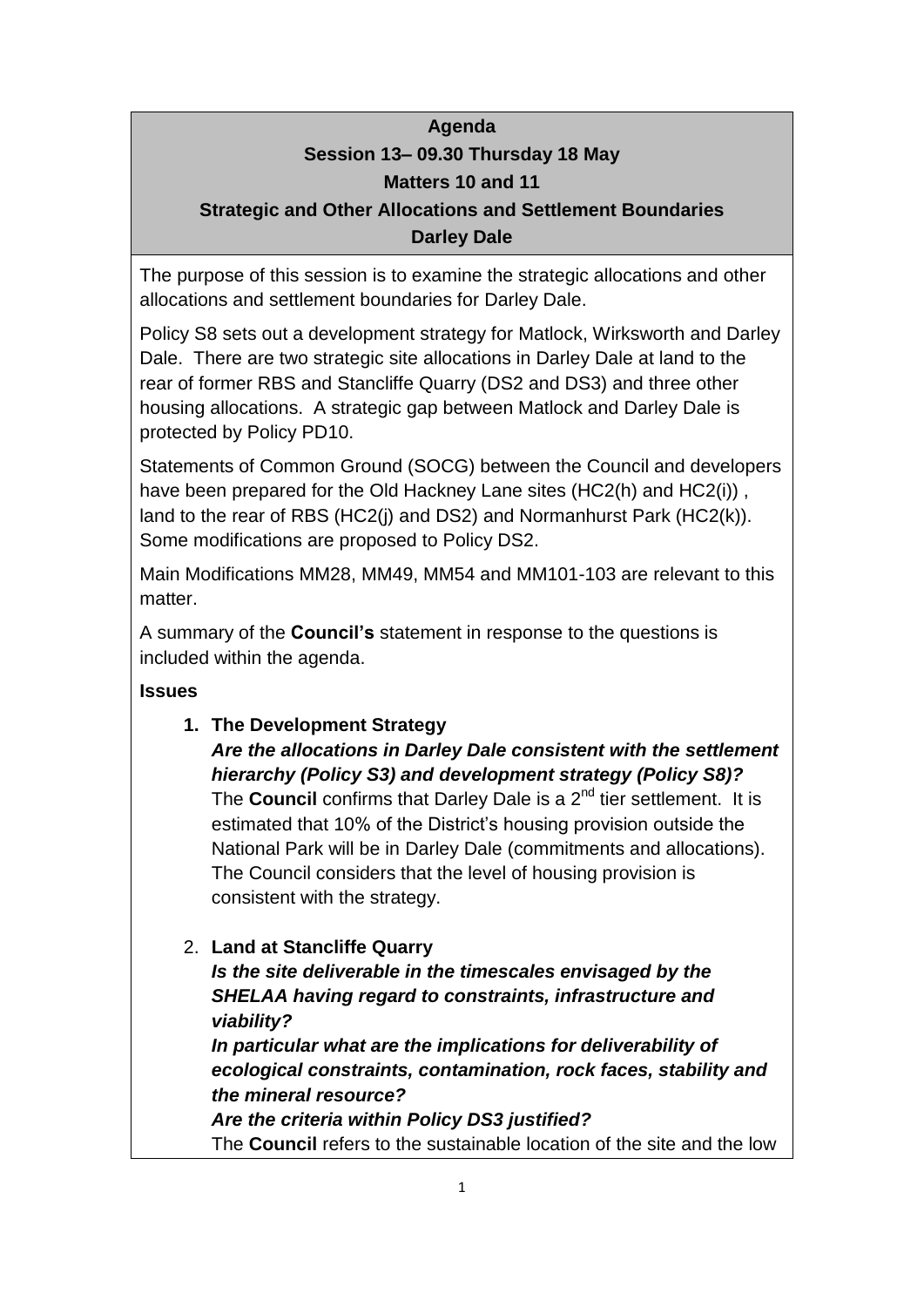level of objection. The ecological constraints can be taken into account in development proposals. Potential contamination is not considered to represent a significant problem. A recent change in ownership has limited the scope for technical assessment but the viability studies (CD19-22) indicate that the site is deliverable.There is a mineral resource which is acknowledged by Policy DS3.

*What are the implications of the mineral resource and Policy MC17 for the delivery of the site taking into account that the site is still being worked and has significant mineral reserves? How have abnormal costs such as contamination and stablising rock faces been taken into account in the viability analysis in Appendix 6 of CD19?*

*Are the trajectories contained within the SHELAA realistic e.g. delivery of 25 dpa from 2020/21?*

*What evidence is there to support the assumption that the site will deliver 100 dwellings having regard to constraints such as woodland and quarry faces ?*

*Taking into account abnormal costs will the site be able to deliver affordable housing and S106 contributions as required by Policy DS3?*

#### 3. **Other Housing Allocations**

*Are the sites deliverable in the timescales envisaged by the SHELAA having regard to constraints, infrastructure and viability?*

The **Council** refers to evidence in the SHELAA and viability studies to support delivery. The viability modelling includes an allowance for S106 costs, abnormal development costs and 20% developer profit. Deliverability is supported by the SOCGs.

Planning permission has been granted for 9 dwellings on HC2(i). *How do the allocations at Old Hackney Lane and Normanhurst* 

*Park relate to the settlement boundaries?*

*Is Old Hackney Lane capable of accommodating additional traffic flows (with mitigation)?*

4. **Strategic Gap**

## *Is a strategic gap policy necessary taking into account other policies of the plan?*

### *Is the extent of the strategic gap justified?*

The **Council** notes the development pressures along the A6 and the potential for the erosion of the gap between Matlock and Darley Dale. Safeguarding of the gap has been a long term planning policy endorsed by previous Inspectors. The Landscape Sensitivity Study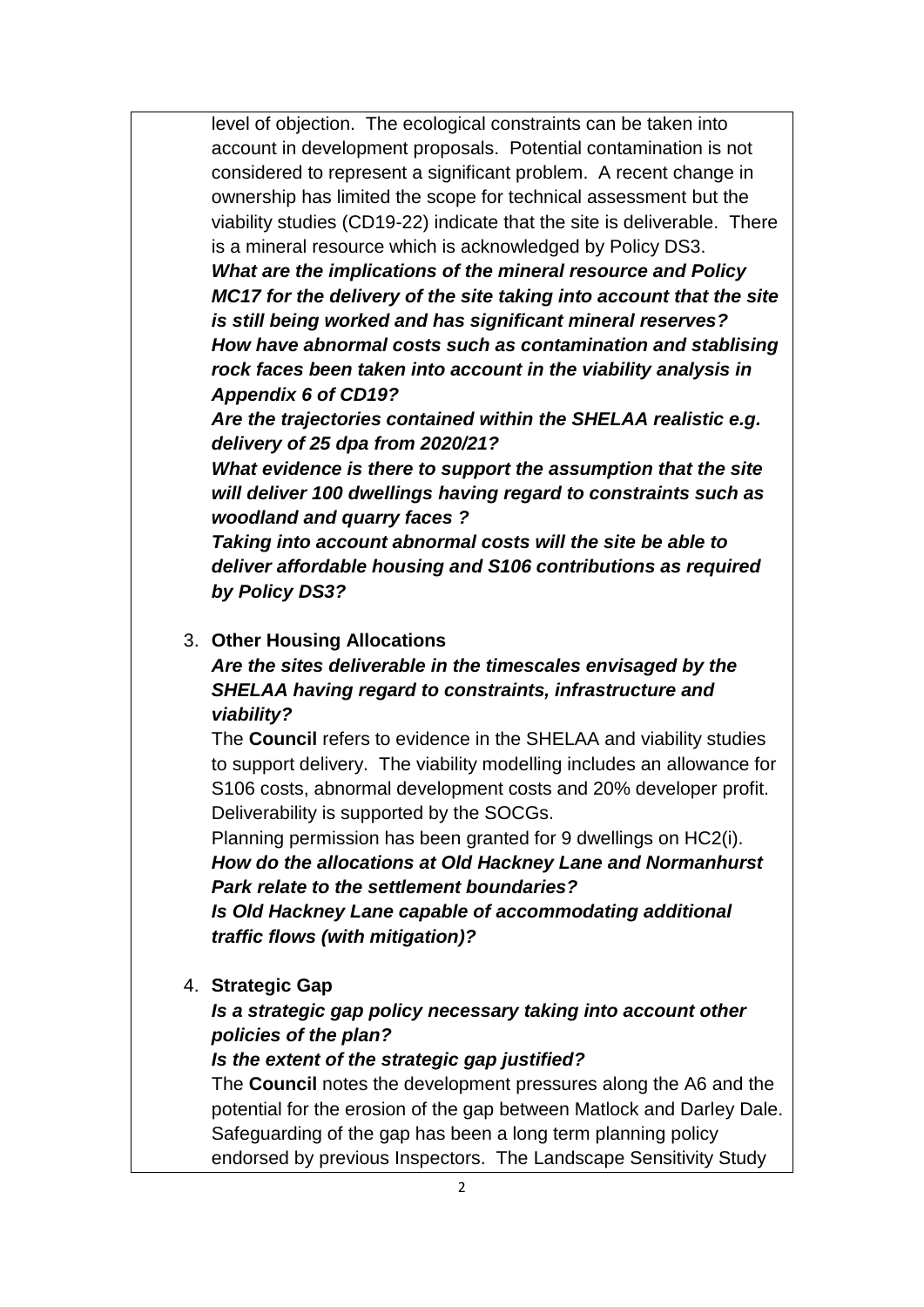(CD49) refers to the open spaces protected by Policy PD10. *Does the landscape harm that would arise from development within the strategic gap outweigh the benefits of developing in a relatively sustainable location?*

*Has and will the significance of the strategic gap been eroded by recent development and proposed allocations?*

*Does the extent of the strategic gap need to be modified to take into account recent permissions?*

*Are there other means by which the important areas of open land between Matlock and Darley Dale could be protected whilst bringing forward sustainable development e.g. Area Action Plan?*

*Is the inclusion of areas in the Darley Dale settlement boundary and to the west of the settlement within the strategic gap justified having regard to the terms of Policy PD10 e.g. land near Whitworth Park?*

## 5. **Settlement Boundaries**

*Is the settlement boundary for Darley Dale justified?*

The **Council** states that the boundary is intended to reflect the extent of the settlement's existing and proposed built-up area using criteria set out in paragraph 4.23 of the LP.

*Are there any locations where the settlement boundary could be amended without causing significant harm whilst increasing development opportunities?*

*What is the justification for excluding developed areas to the south-west of the railway on Church Road from the settlement boundary?*

*Should the area known as the Wood Yard be protected by Policy EC4?*

*Should 'settlements' close to Darley Dale be included within the settlement boundary e.g. Churchtown, Darley Hillside, Farley, Hackney?*

6. **Infrastructure**

*Will the infrastructure to support the scale of development proposed be provided in the right place and at the right time? In particular do the policies support provision of a new medical centre?*

The **Council** indicates that transport and education infrastructure will form the majority of essential projects to support the proposed growth. Primary schools are at capacity. Policies DS2, DS3 and S11 require developer contributions from the strategic and other